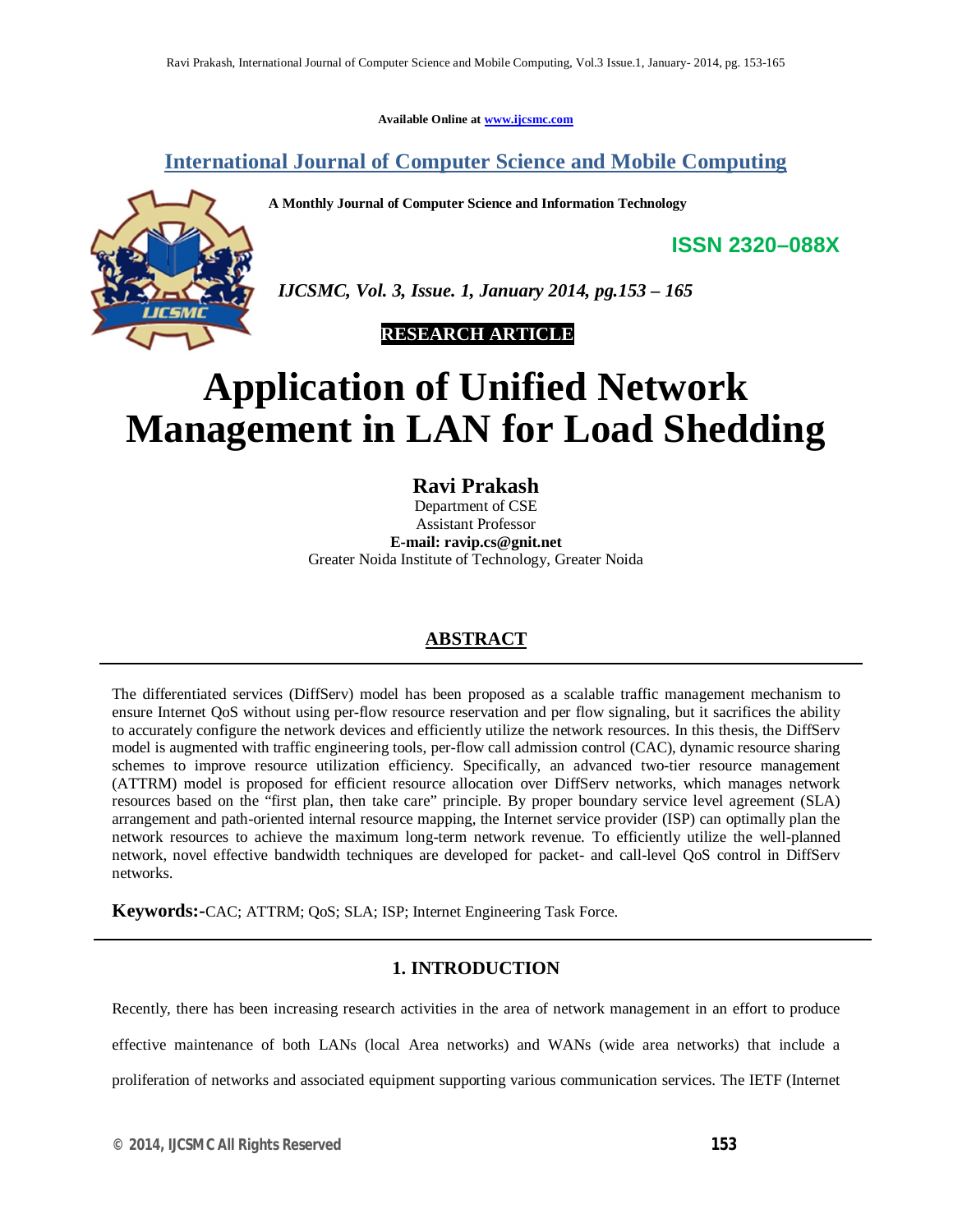Engineering Task Force) has recommended SNMP (Simple Network Management Protocol) as the standard network management protocol for LANs, because SNMP is a simple management procedure and it is used frequently on the Internet. It has been recommended by the ISO as the standard network management protocol for WANs. However, until now most management systems use the proprietary network management protocol that is supplied by the associated equipment vendors to maintain existing WANs. Therefore, to maintain an existing WAN and LAN, it is necessary to either update an existing network management system and the associated equipment using a standard network management protocol or develop an integrated network management system (Terplan, 1992). In heterogeneous networks with a variety of systems of many kinds, the activity of network maintenance and supervision is a difficult task involving a large number of operators with a diversity of skills. In such environment the time to diagnose network problems and correct faults usually is high and subject to many errors, due to the fact that traditionally most of network management activities have been performed with direct human involvement (Aidarous et al., 1990). However, the network becomes increasingly large, these activities as they become more demanding and data intensive.

## **1.1 IP Quality of Service**

In the simplest sense, QoS means providing consistent and predictable data delivery services, in other words, satisfying customer application requirements. More accurately, QoS is a set of technologies that enable network administrators to manage the effects of congestion on application traffic by using network resources optimally, rather than by continually adding capacity [11]. This requires adding some "smarts" to the network to distinguish traffic flows with strict timing requirements from those that can tolerate delay, jitter and loss. The Internet Engineering Task Force (IETF) has proposed many service models and mechanisms to meet the demand for QoS. Notably among them are the integrated services (IntServ)/Resource Reservation Protocol (RSVP) model [18,19], the differentiated services (DiffServ) model [14], multiprotocol label switching (MPLS) [3, 90], traffic engineering [7, 98], and QoS routing or constraint-based routing [2, 27, 50]. In the IntServ/RSVP architecture, the level of QoS provided is programmable on a per-flow basis. Before data are transmitted, the applications must first set up paths and reserve resources.

## **1.2 Resource Management**

The QoS technologies could not create resources; it is impossible for a network to give what it does not have. QoS only manages network resources according to application demands and network management settings so they can be used effectively to meet the wide range of application requirements. Traditional best-effort IP networks use a very simple resource management scheme. Traffic from all IP conversations are buffered in the same queue with a certain size and served according to the *first-in first-out* (FIFO) rule. This scheme cannot provide any bandwidth and delay guarantees to an IP conversation.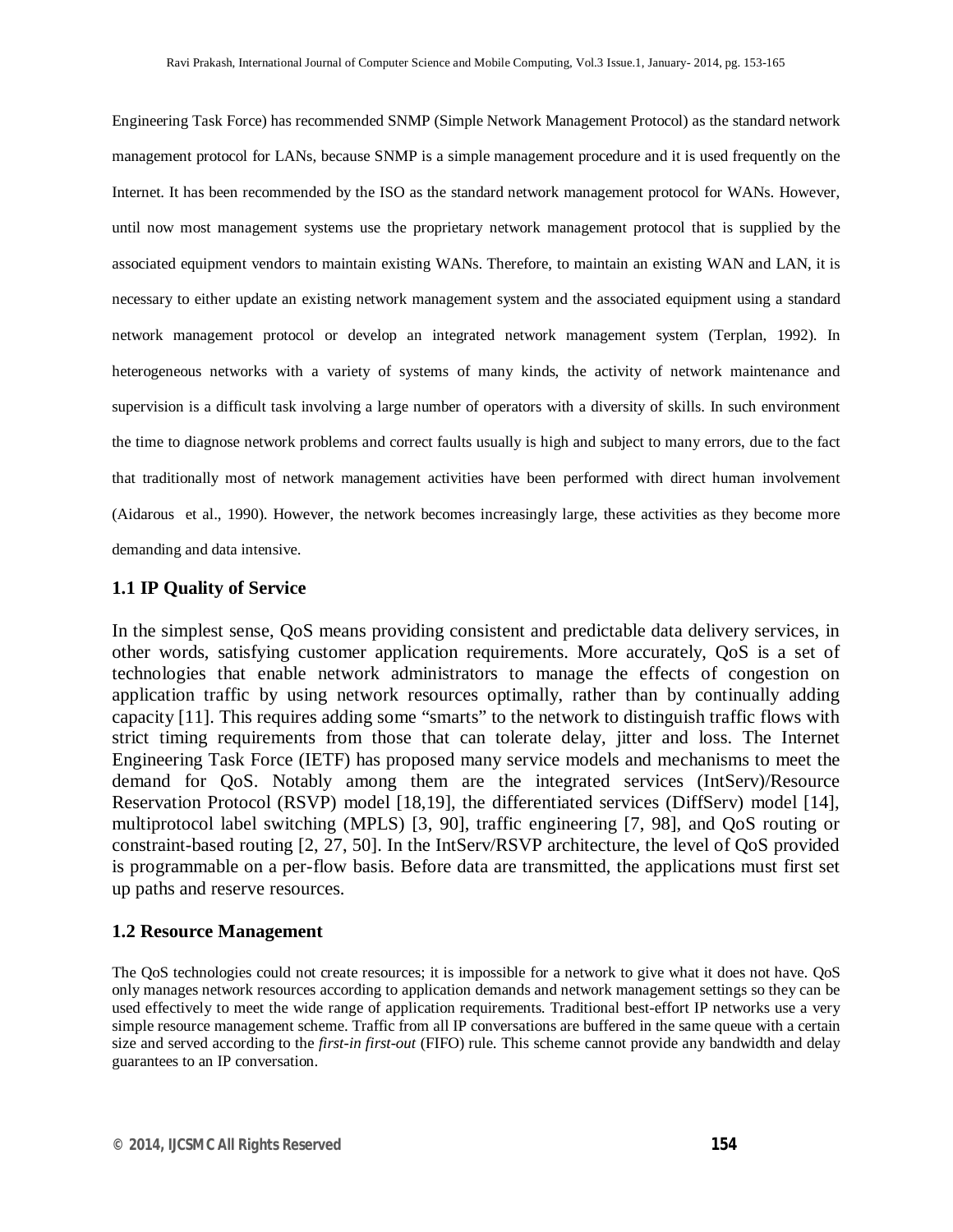

(Include queue management and package discard function)

Figure 1.1: Classification, queuing, and scheduling architecture

## **2. REVIEW OF LITRATURE**

## **2.1 Differentiated Services**

The DiffServ model [14] has been proposed as an efficient and scalable traffic management mechanism to ensure Internet QoS without using per-flow resource reservation and per flow signaling. In DiffServ, traffic flows having similar QoS requirements is aggregated into a common service class at the edge and is forwarded using a certain PHB at the core routers. The PHB to be applied is indicated by a DiffServ code point in the IP header of each packet [74]. Detailed DSCP field structure is described in Appendix A. The structure of a core router is illustrated in Fig. 2.1. The BA (behavior aggregates) classifier uses only the DSCP to determine the queue to which the packet should be directed. Each queue executes a buffer management algorithm to determine whether an arriving packet should be stored in a queue or discarded. This decision is usually a function of the instantaneous or average queue occupancy, but also may be a function of the aggregate queue occupancy in a queue set, or of other parameters [10].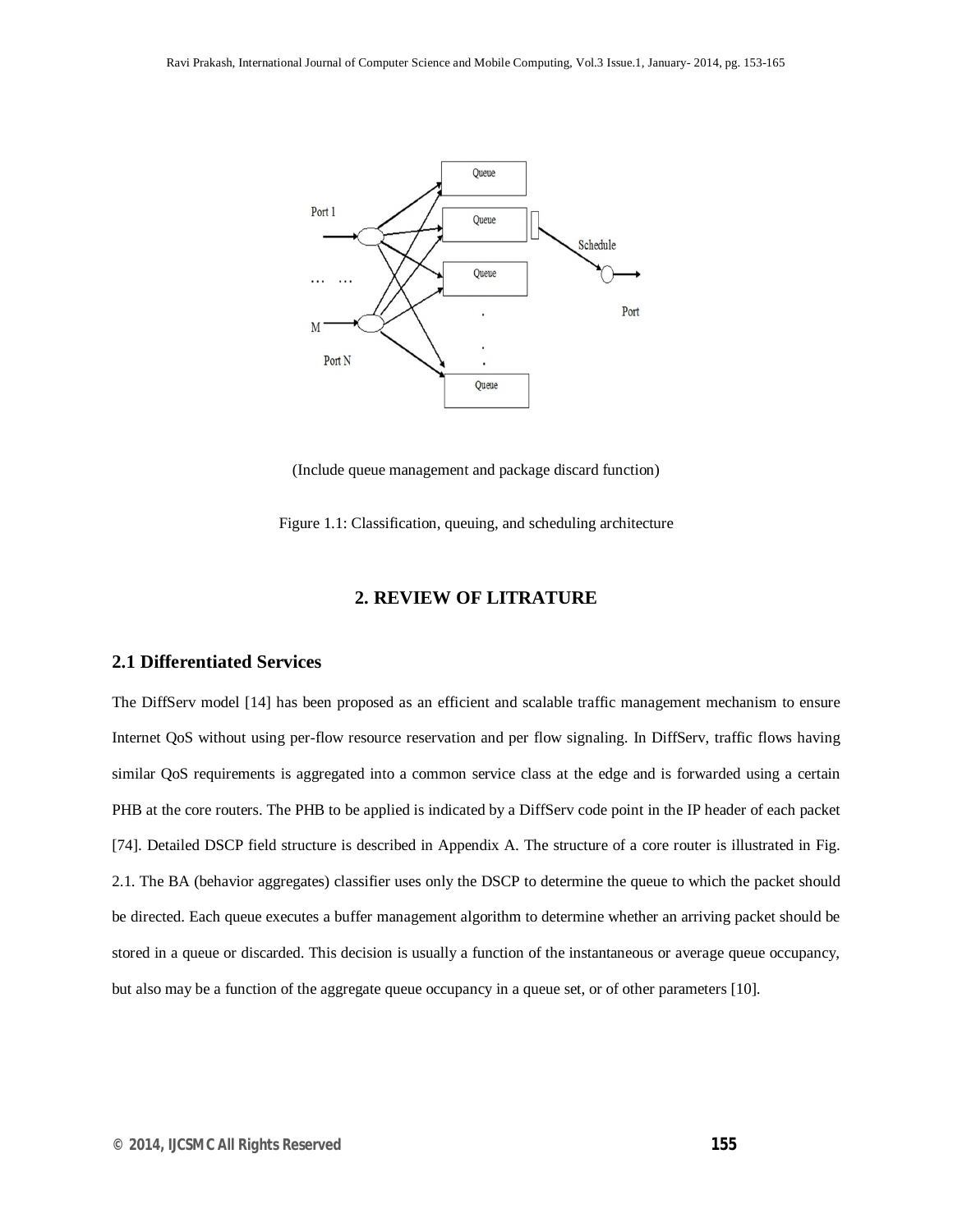

Figure 2.1: The structure of a DS core router

In this research, I will emphasize on these two services.

#### **Assured Service**

Assured service is intended for customers that need reliable services, even during network congestion. The assurance offered is relative and can only be verified by comparison. Assured service is built upon the *assured forwarding* (AF) PHB defined by IETF in [51], which can be implemented as follows. Firstly, classification, DSCP marking, and policing are done at the ingress routers of the ISP networks. If the assured service traffic does not exceed the bit rate specified by the SLA, it is considered *in* profile; otherwise, the excess packets are considered *out*  of profile. One bit in the AF DSCP can be used to differentiate the *in* and *out* packets. Secondly, all packets, both *in*  and *out*, are put into the same queue to avoid out of order delivery.

## **Premium Service**

In [53], a particular PHB called *expedited forwarding* (EF) is described. The EF PHB can be used to build a low loss, low latency, low jitter, assured bandwidth, end-to-end service through DiffServ domains. Such a service appears to the endpoints like a point to point connection or a "virtual leased line". This service has also been described as the premium service [75], which requires that customers generate traffic with a fixed peak bit rate specified by the SLA. The customer is responsible for not exceeding the contracted peak rate; otherwise, excess traffic will be dropped.

## **Service Level Agreement**

In a DiffServ environment, a *service* is defined as "the overall treatment of a defined subset of a customer's traffic within a DS1-domain, or end-to-end" [14]. Although PHBs are at the heart of the differentiated services architecture, it is the service obtained as a result of marking traffic for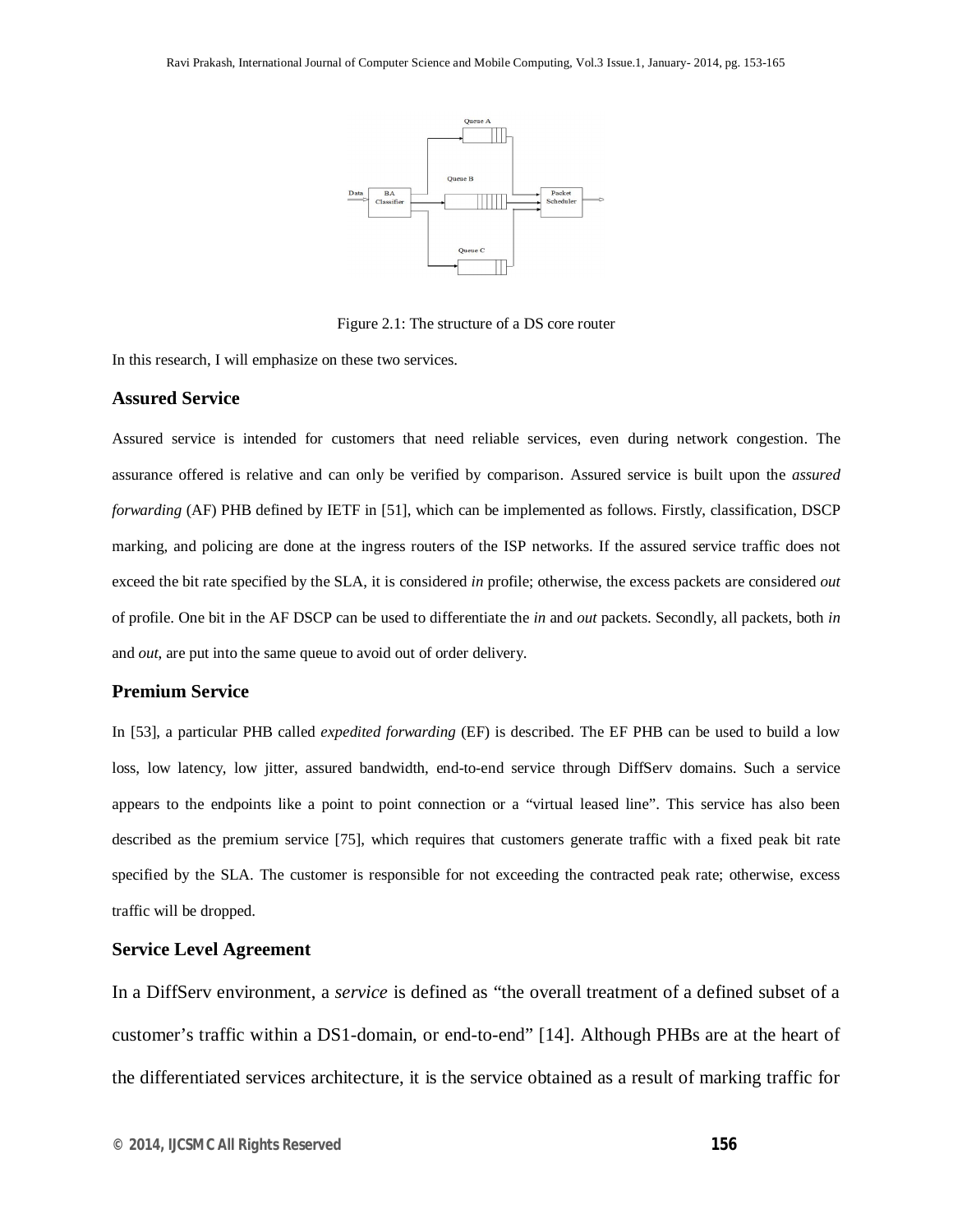a specific PHB that is of value to the customer. PHBs are merely building blocks for services. Service providers combine PHB implementations with traffic conditioners, provisioning strategies and billing models which enable them to offer services to their customers. Providers and customers negotiate agreements with respect to the services to be provided at each customer/provider boundary. These are commonly referred to as service level agreements. Many aspects of SLAs (such as payment terms) are beyond the scope of the technical standards; the subset of the SLA which provides the technical specification of the service will be referred to as the *service level specification* (SLS).

#### **3. BASE WORK**

## **3.1AdvancedTwo-TierResource Management**

## **Deficiencies of the Two-Tier Architecture**

The two-tier architecture (referring to the common parts of ATTRM and TTRM models) for resource management, has two main characteristics [93]: (a) Individual administrative domains manage their internal resources with approaches that best match their own needs; (b) At domain boundaries, two neighboring domains allocate resources for each other's border-crossing traffic in the form of SLAs. The inter-domain SLA serves as an interface between neighboring domains and makes the intra-domain resource allocation scheme transparent to each other. This ability provides great convenience to concatenate domains with different internal resource management schemes. However, the SLAs in the TTRM model cannot guarantee resource availability within the network. In the model, the transit domain shares its resources among several SLAs. Each ingress router uses one SLA to accept all the input traffic belonging to the same service class from the neighboring upstream domain, although the traffic may head toward various final destinations far away. After agreeing to carry the client traffic, the transit domain needs to discover where traffic is headed to, check resource availability and allocate resources on the path from the ingress (where traffic enters) up to the egress (where traffic exits the transit network). To do so, each ingress router measures the amount of traffic sent towards each egress router and uses RSVP to inquire about resource availability and allocate resources on the domain paths towards each egress router. At this time, the resource allocation may succeed,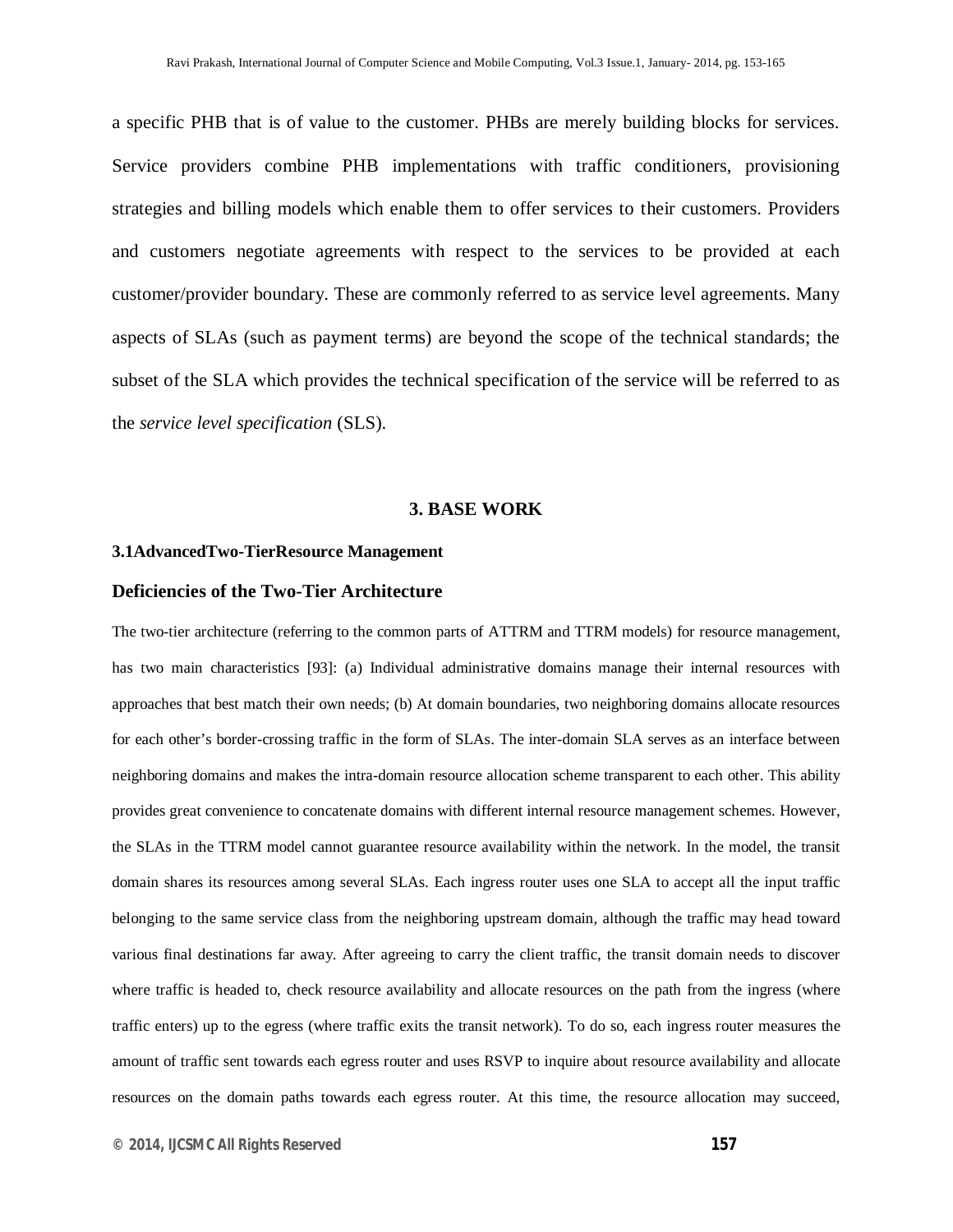however, may also fail. If RSVP fails, those data transmitted before RSVP are not allocated with their required resources and the expected QoS is not achieved. This can also affect those already admitted traffic.

#### **The ATTRM Model**

In order to overcome the above deficiencies of the TTRM, we make some modifications to it and propose the ATTRM model. Per-Class Per-Ingress/Egress Pair SLA to avoid the admission failure of the aggregate traffic induced by an improper traffic distribution to different exit points; we subdivide the SLA for one service class installed in an ingress router into several ones. Each ingress/egress pair will have one SLA to specify the resources allocated to those traffic travelling through them. Different service classes traversing the same ingress/egress pair have separate SLAs. In this context, the corresponding internal resources needed by an SLA are predictable and thus are relatively easy to allocate. For simplicity in this thesis, we consider only two service classes, the premium service (namely EF PHB) and the assured service (namely AF PHB). Correspondingly, an EF SLA and an AF SLA are installed for each ingress/egress pair. However, the schemes proposed in this chapter to support these two classes can be easily extended to a multiclass situation. By the SLA division, the bandwidth broker obtains more information to configure internal routers.

## **4. PROPOSED WORK**

## **4.1. MATERIALS AND METHODS**

#### **4.1.1. Generic Network Model**

In wide-area electronic commerce communication services and applications two types of provider are usually involved in order to complete the end to end service offering: the Service Provider and the Network Provider (Veeraraghavan, 1993). The first is responsible for the definition of the service characteristics and the maintenance of the customer premises equipment, while the latter provides the network infrastructure (i.e. high-speed network) used by the end users and the Service Provider. The Network Provider relieves the other parties involved in that arrangement of the cost and effort of network management by reducing labor cost and capital investment. In this situation the Service Provider is essentially a Customer of the Network Provider, while the Service Provider provides the service to its own customers or end users (usually multiple customers with small to medium size). Note that it is possible for the functions of Service Providers and Network Providers to be offered by the same provider or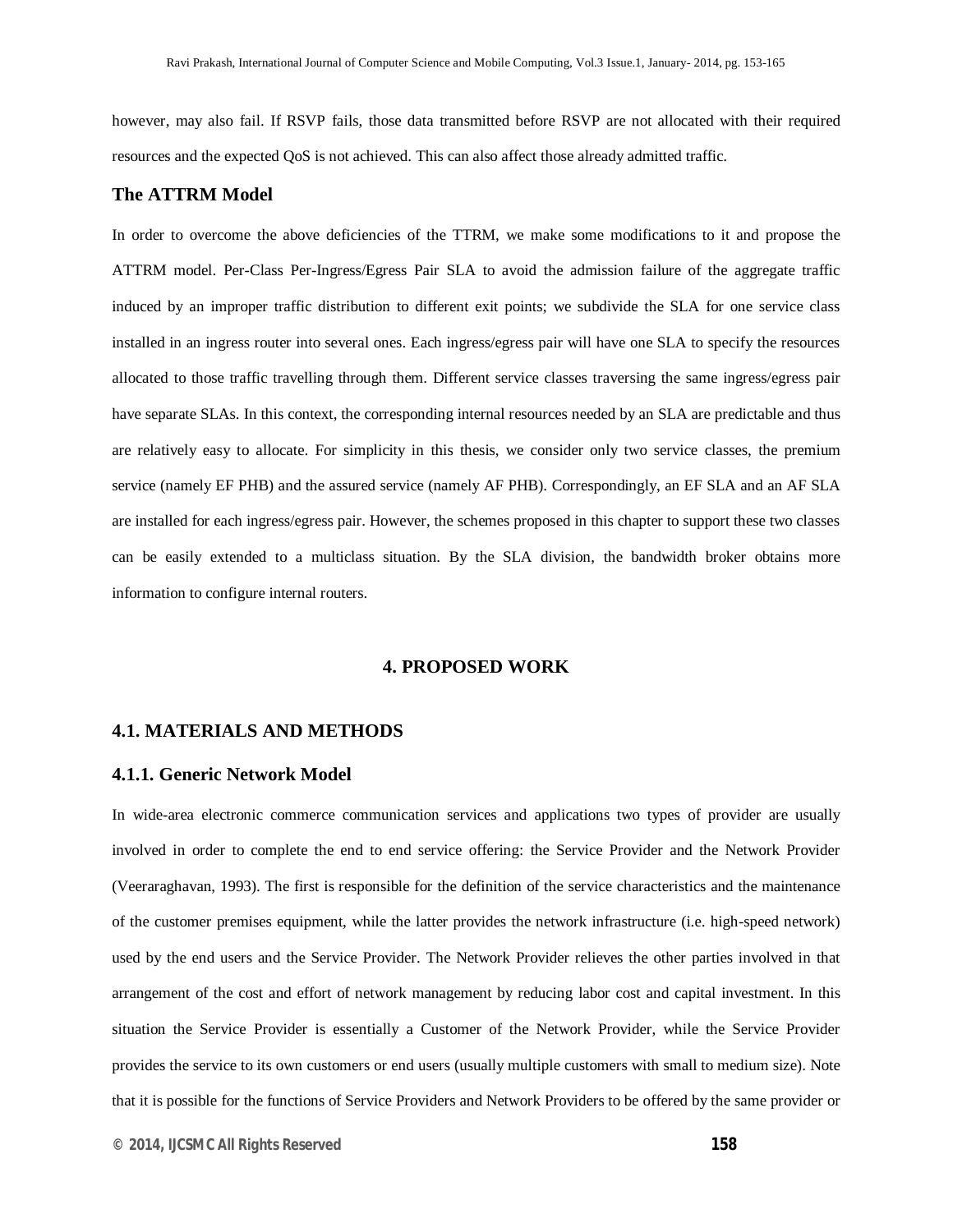organization. It should be noted here that in general the providers could be either national or regional providers depending on the geographical coverage that they provide.

#### **4.1.2. Unified network management architecture**

Previous representative integrated network management architectures can be classified into two types: manager-ofmanagers or common platform. Manager-of-managers architecture is an upper and lower network management system that is layered vertically. The upper network management system collects and processes all the management information from each of the lower network management systems. These upper and lower network management systems transfer the management information using a standard protocol (Terplan, 1997). This architecture is used by NetView from IBM, and ACCUMASTER Integrator and UNMA (Unified Network Management Architecture) from AT&T etc. In common platform architecture, network management systems do not exist in each communication network. Instead, all network resources are managed using an API

(Application Program Interface). All of the network equipment uses a standard network management protocol, management information, and interface. This architecture is used by EMA (Enterprise Management Architecture) from DEC, SunNet Manager from SUN, and Open View from Hewlett-Packard, etc. Fig. 4.1 represents the manager-of-managers architecture that integrates a number of network management systems.



Fig. 4.1. Manager-of-managers architecture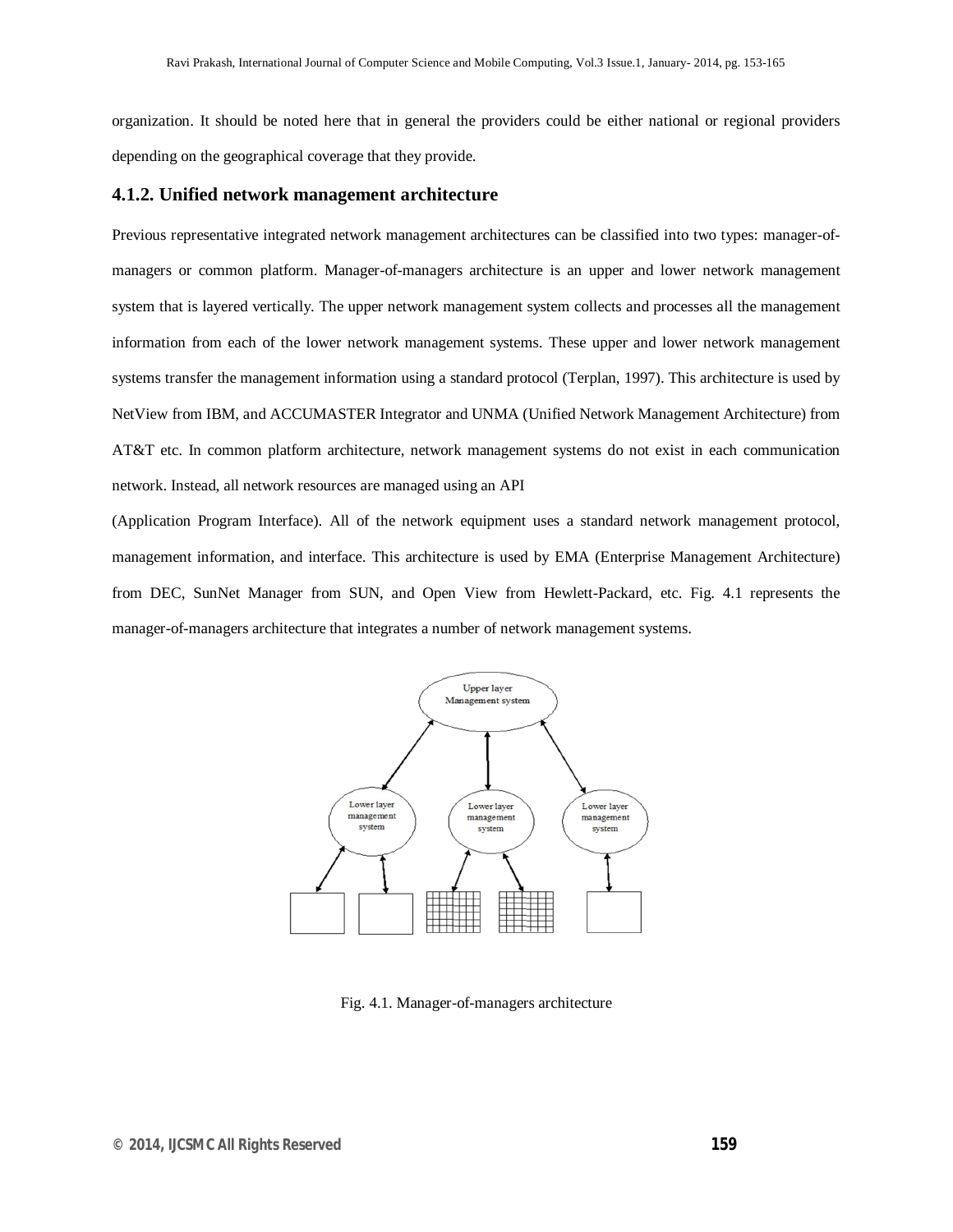

#### Managed Equipments

Fig. 4.2. Common platform architecture

| <b>Application Program</b> |            |            |
|----------------------------|------------|------------|
| <b>DBMS</b>                | X.11/MOTIF | C-Language |
| <b>UNIX</b>                |            |            |
| <b>TCP/IP</b>              |            |            |
| Network Interface          |            |            |

#### Fig. 4.3. Implementation environment of the

Integrated network management system management system. Only a standard interface is required to connect the upper and lower network management systems and it has the merit that it can integrate an entire network.



Fig. 4.4. Configuration of the integrated network management system

Management system in the short term. It should be noted, however, that since many lower network management systems depend on various kinds of networks, upper and lower network management systems need to be updated whenever a new network is inserted. Furthermore, additional hardware and communication circuits are needed for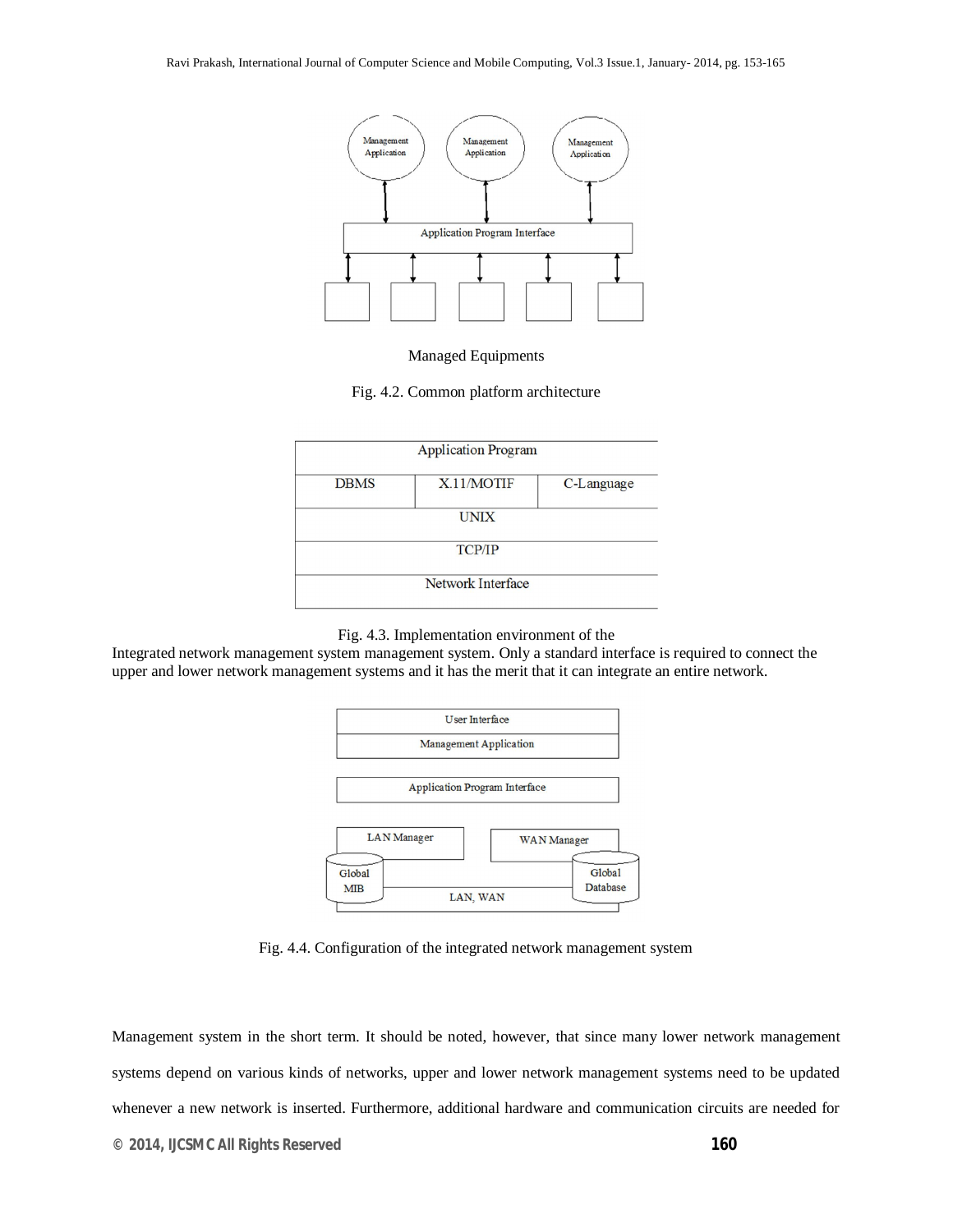the upper network management system. If the upper network management system suffers a temporary congestion, this raises a significant problem for maintenance of the entire network.

#### **4.2. RESULTS**

## **4.2.1. Development of Integrated Network management system**

So far, most network management systems employed in LANs and WANs have been separately developed. Recently, SNMP has been widely used as a standard network management protocol to manage LAN resources. The proprietary management protocol supported by the device manufacturer is used to manage WAN resources, and only a few devices support CMIP as the standard protocol. Under these circumstances, there is a need for integrated network management to efficiently construct and simultaneously maintain both LANs and WANs. Accordingly, a network management system using the proposed network management architecture has been developed to integrate the management of LANs and WANs.

## **4.2.2. Development procedure**

The integrated network management system that can manage both LANs and WANs was developed on a hardware platform for stable development and efficient investment. Software engineering methods were applied to the development procedure including requirements analysis, design, and programming, test, and implementation steps. Most important, at the user's requirements analysis step, the requirements are arranged and a possible implementation environment is proposed. All associated equipment and communication lines are also managed (Fig. 4.2). From among the OSI network management functions, the main support is given to the configuration management function, performance management function, fault management function, and security management function. The other requirements are integrated in order to manage both LANs and WANs, and produce a convenient user interface. A workstation is used as a hardware platform to satisfy the user's requirements. UNIX and C language is used as the operating system and development program.

## **4.2.3. Design and implementation**

The network management system managing the LAN and WAN includes LAN and

WAN managers as lower layer managers. The LAN manager collects management information about the equipment, terminals, and transmission lines in the standard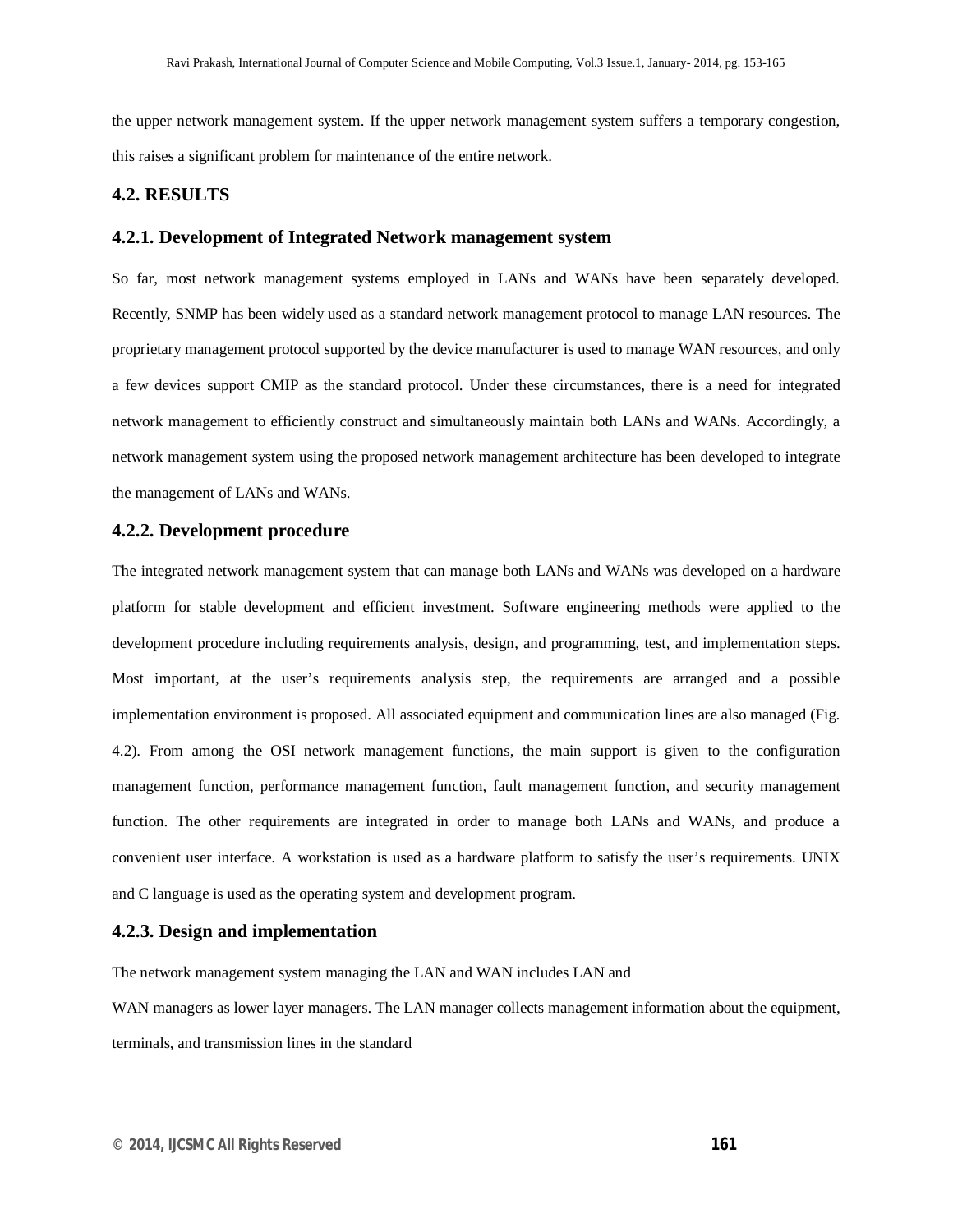SNMP protocol used by the LAN. The WAN manager collects management information about the communication devices using a proprietary network management protocol. Two lower layer managers store the management information and transfer it to the application program interface. The application program interface connects the LAN and WAN managers, and transfers the management information to the integrated management application in an integrated form. The integrated management application can then manage both LANs and WANs, and support various management functions for users (Fig. 4.4).

#### **4.2.4. Network management architecture**

The network management architecture for supporting the model described in the previous subsection. The architecture is based on a client/server model. The central management system and the clients reside in the NOC. The element management systems which gather data on the health of different sets of network elements are connected to the network management server via a communication server box. The communication server converts the incoming data stream to the appropriate format to be exported to the network management server (i.e. incoming ASCII information into TCP/IP).

## **5. CONCLUSION**

#### **5.1. Conclusion**

The DiffServ mechanism qualitatively differentiates the QoS of different service classes at each hop, and the resource allocation over DiffServ networks is still an open research area. This dissertation studies resource management architectures, CAC algorithms, and dynamic resource sharing techniques that can augment the DiffServ networks for efficient resource allocation, while quantitatively control the packet- and call-level QoS of different service classes.

This research has proposed integrated network management architecture for managing heterogeneous networks using an application program interface and lower layer manager. The proposed architecture can accept the existing networks of management systems. Also, an integrated network management system was designed and implemented that could manage both LANs and WANs using SNMP and a proprietary network management protocol according to the software development procedure. The implemented integrated network management system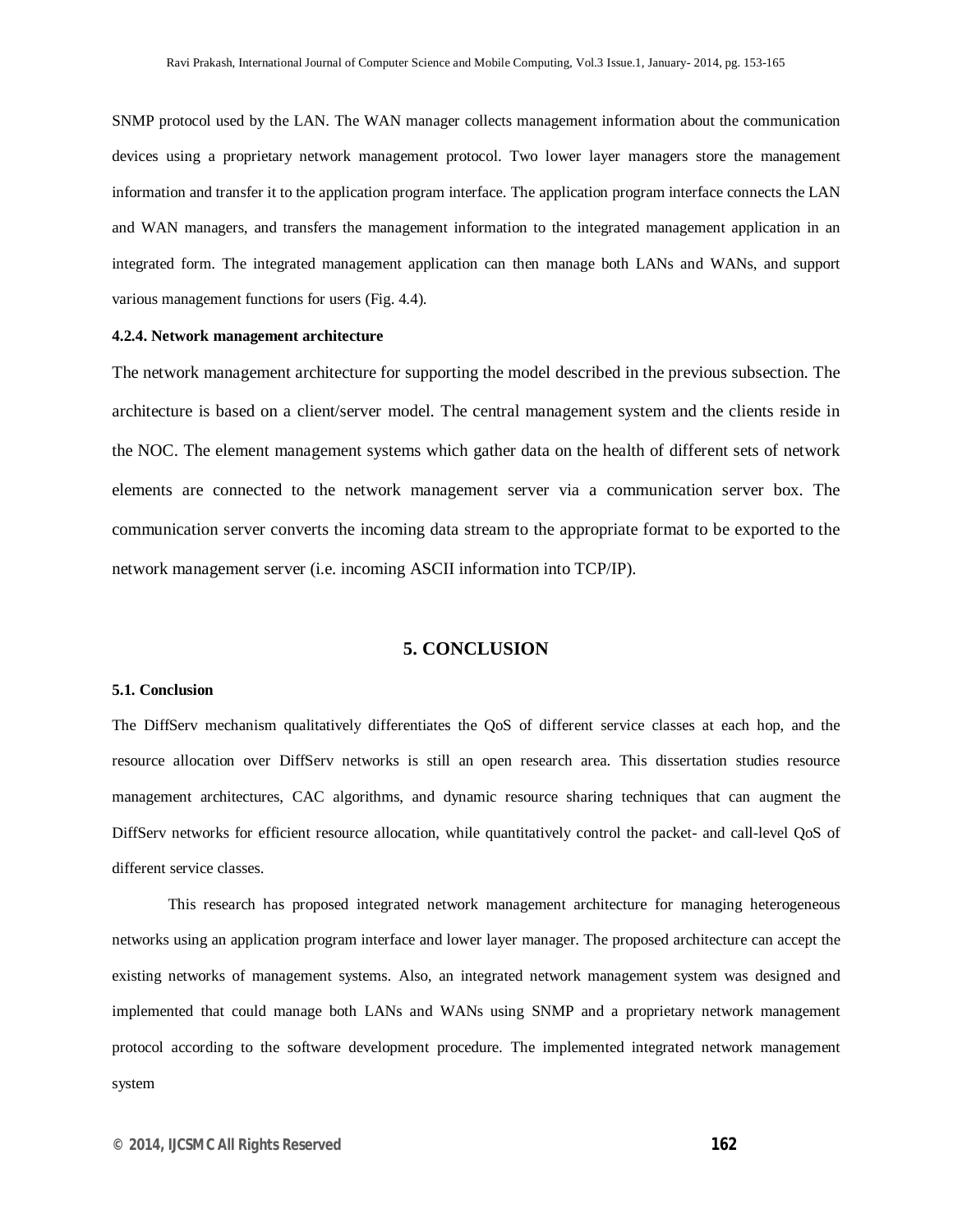can support a unified user interface on a hardware platform and manage both LANs and WANs. In future work, a complete integrated network management system that can unify management information and adapt all associated equipment to a standard network management protocol will be developed.

#### **5.2. Future Scope**

This dissertation is an initial step to quantify the packet-level and call-level QoS control in DiffServ networks. For mathematical tractability, the effective bandwidth concept is proved theoretically only in the regime of large buffer and small packet loss probability for multiplexed homogeneous sources. Although numerical analysis and computer simulations demonstrate the applicability of the effective bandwidth for heterogeneous traffic, many challenging issues remain to be addressed to develop a more theoretically solid effective bandwidth for practical DiffServ networks. Application of the effective bandwidth for call-level QoS control in this thesis is mainly considered in an exponential distributed environment, which may not be the common case for the Internet. Furthermore, the capabilities of the powerful traffic engineering tool, the MPLS, are not fully exploited in this thesis. In addition to the load balancing capability, the MPLS can be used to further improve resource utilization by rerouting traffic flows to avoid congestions and network device failures in a certain path.

#### **References:**

[1] A. T. Andersen and B. F. Nielsen, "A Markovian approach for modeling packet traffic with long-range dependence," *IEEE J. Select. Areas Commun.*, vol. 16, pp. 719–732, Jun. 1998.

[2] G. Apostolopoulos, R. Guerin, S. Kamat, A. Orda, and S. K. Tripathi, "Intradomain QoS routing in IP networks: A feasibility and cost/benefit analysis," *IEEE Network*, vol. 13, pp. 42–54, Sept./Oct. 1999.

[3] G. Armitage, "MPLS: The magic behind the myths," *IEEE Commun. Mag.*, vol. 38, pp. 124–131, Jan. 2000.

[4] J. Aspnes, Y. Azar, A. Fiat, S. Plotkin, and O. Waarts, "On-line load balancing with applications to machine scheduling and virtual circuit routing," in *Proc. 23rd Annual ACM Symposium on Theory of Computing*, San Diego, California, May 1993, pp. 623–631.

[5] D. Awduche, A. Chiu, A. Elwalid, I. Widjaja, and X. Xiao, "Overview and principles of Internet traffic engineering," Internet RFC 3272, May 2002.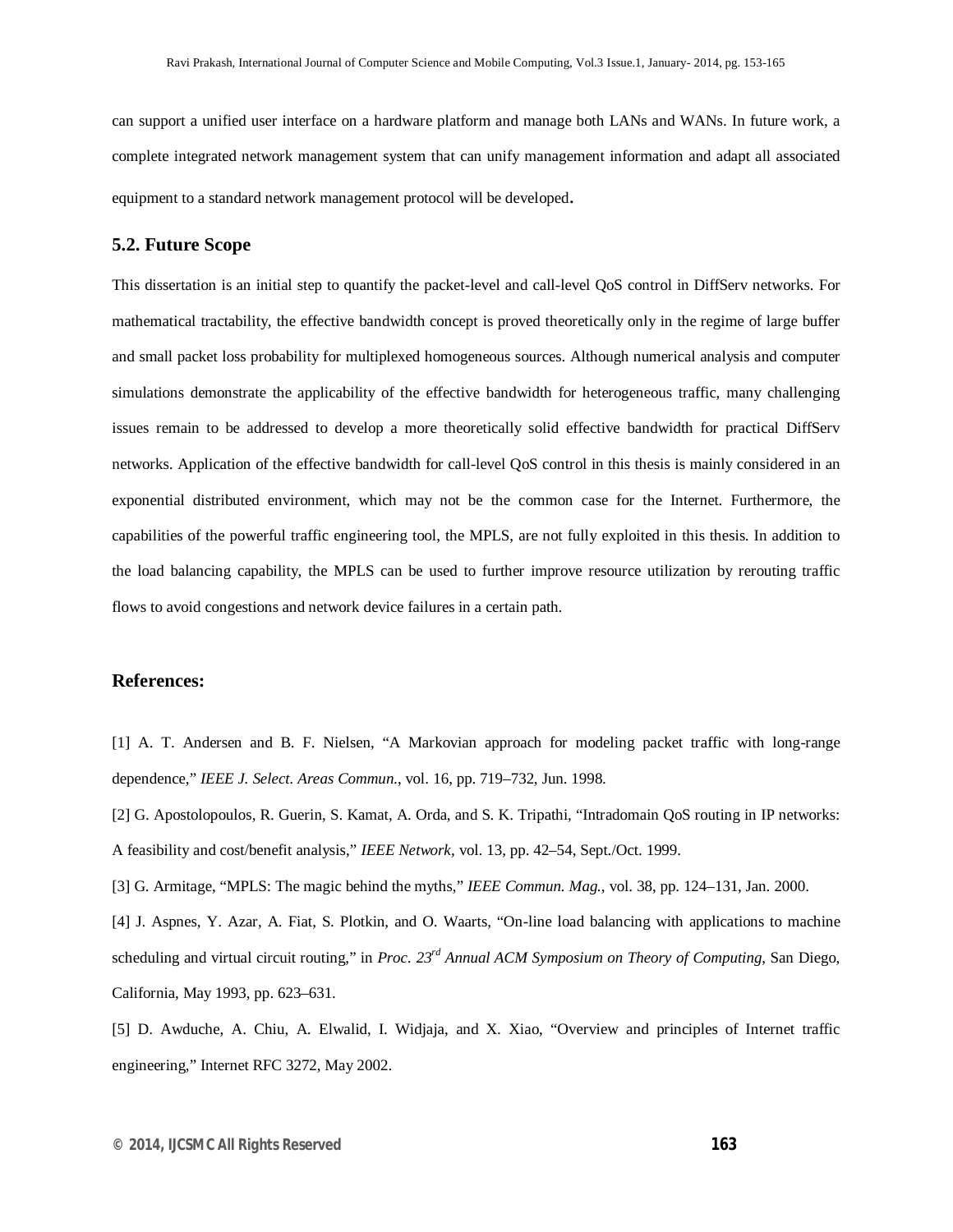[6] D. Awduche, A. Hannan, and X. Xiao, "Applicability statement for extensions to RSVP for LSP-tunnels," Internet RFC 3210, Dec. 2001.

[7] D. Awduche, J. Malcolm, J. Agogbua, M. O'Dell, and J. McManus, "Requirements for traffic engineering over MPLS," Internet RFC 2702, Sept. 1999.

[8] B. Awerbuch, Y. Azar, and S. Plotkin, "Throughput competitive on-line routing," in *Proc. 34th Annual symposium on Foundations of Computer Science*, Palo Alto, California, 1993, pp. 32–40.

[9] A. W. Berger and W. Whitt, "Effective bandwidth with priorities," *IEEE/ACM Trans. Networking*, vol. 6, pp. 447–460, Aug. 1998.

[10] Y. Bernet, S. Blake, D. Grossman, and A. Smith, "An informal management model for diffserv routers," Internet RFC 3290, May 2002.

[11] Y. Bernet, "The complementary roles of RSVP and differentiated services in the full-service QoS network," *IEEE Commun. Mag.*, vol. 38, pp. 154–162, Feb. 2000.

[12] Y. Bernet *et al.*, "A framework for differentiated services," Internet Draft, Feb. 1999, draft-ietf-diffservframework-02.txt.

[13] "A framework for integrated services operation over diffserv networks," Internet RFC 2998, Nov. 2000.

[14] S. Blake, D. Black, M. Carlson, E. Davies, Z. Wang, and W. Weiss, "An architecture for differentiated services," Internet RFC 2475, Dec. 1998.

[15] S. C. Borst and D. Mitra, "Virtual partitioning for robust resource sharing: Computational techniques for heterogeneous traffic," *IEEE J. Select. Areas Commun.*, vol. 16, pp. 668–678, Jun. 1998.

[16] L. Bos and S. Leroy, "Toward an all-IP-based UMTS system architecture," *IEEE Network*, vol. 15, pp. 36–45, Jan.-Feb. 2001.

[17] E. Bouillet, D. Mitra, and K. G. Ramakrishnan, "The structure and management of service level agreements in networks," *IEEE J. Select. Areas Commun.*, vol. 20, pp. 691–699, May 2002.

[18] R. Braden, D. Clark, and S. Shenker, "Integrated services in the Internet architecture: An overview," Internet RFC 1633, Jun. 1999.

[19] R. Braden, L. Zhang, S. Berson, S. Herzog, and S. Jamin, "Resource reservation protocol (RSVP)–version 1 functional specification," Internet RFC 2205, Sept. 1997.